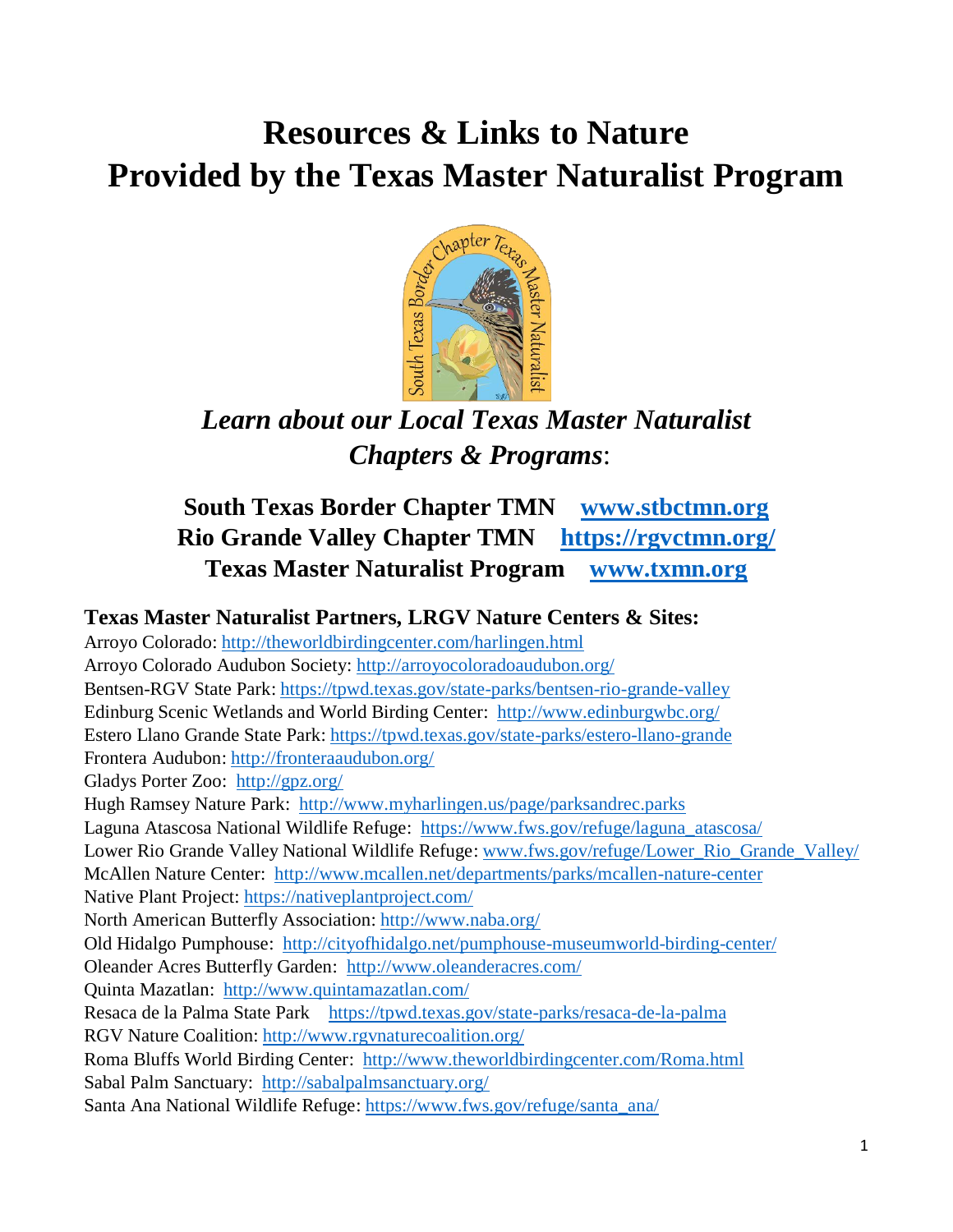Sea Turtle Inc.: <http://www.seaturtleinc.org/> South Padre Island Birding and Nature Center: <http://www.spibirding.com/> Texas Tropical Trail <http://texastropicaltrail.com/> UTRGV Coastal Studies Laboratory: <http://www.utrgv.edu/csl/> Valley Nature Center: <https://www.valleynaturecenter.org/>

#### **Native Plants**:

Native Plant Project (RGV):<https://npsot.org/wp/>

Native Plant Project's RGV Handbook Series (Native Shrubs, Native Trees, Native Cacti, Ground Covers & Vines, Native Pond & Wetland Plants, Butterfly Gardening with Native Plants: <http://www.nativeplantproject.com/handbooks.htm>

The Dauphin's Native Plant ID (RGV): [http://www.thedauphins.net/rgv\\_native\\_plants.html](http://www.thedauphins.net/rgv_native_plants.html) Robert Runyon-Names-RGV Plants: [www.nativeplantproject.com/Robert%20Runyon%20book.pdf](http://www.nativeplantproject.com/Robert%20Runyon%20book.pdf) Lady Bird Johnson Wildflower Center (Statewide):<https://www.wildflower.org/>

Native Plant Society of Texas (Statewide):<https://npsot.org/wp/>

Texas Wildscapes (Statewide): [tpwd.texas.gov/publications/pwdpubs/media/pwd\\_br\\_w7000\\_0538.pdf](https://tpwd.texas.gov/publications/pwdpubs/media/pwd_br_w7000_0538.pdf) Landscaping Plants-Hidalgo Co. AgriLife Ext. Service: [hidalgo.agrilife.org/files/2012/05/Landscape-](http://hidalgo.agrilife.org/files/2012/05/Landscape-Plant-List-20101.pdf)[Plant-List-20101.pdf](http://hidalgo.agrilife.org/files/2012/05/Landscape-Plant-List-20101.pdf)

USDA Plant Database (Nationwide/Regional & State Maps):<https://plants.usda.gov/java/>

#### **Birds:**

All About Birds (Cornell University Ornithology Dept.)<https://www.allaboutbirds.org/> Birds of Texas: [https://tpwd.texas.gov/publications/pwdpubs/media/pwd\\_bk\\_w7000\\_0642.pdf](https://tpwd.texas.gov/publications/pwdpubs/media/pwd_bk_w7000_0642.pdf) Birds South Texas Brushlands: [tpwd.texas.gov/publications/pwdpubs/media/pwd\\_bk\\_p4000\\_0000m.pdf](https://tpwd.texas.gov/publications/pwdpubs/media/pwd_bk_p4000_0000m.pdf) The Dauphin's (RGV) Birds: [http://www.thedauphins.net/rgv\\_birds\\_and\\_birding\\_links.html](http://www.thedauphins.net/rgv_birds_and_birding_links.html) Checklist of Texas Birds: [tpwd.texas.gov/publications/pwdpubs/media/pwd\\_bk\\_p4000\\_0000m.pdf](https://tpwd.texas.gov/publications/pwdpubs/media/pwd_bk_p4000_0000m.pdf) Providing for Texas Backyard Wildlife (Guide for Bird Feeders, Houses & Plants): [http://tpwd.texas.gov/publications/pwdpubs/media/pwd\\_bk\\_w7000\\_0950.pdf](http://tpwd.texas.gov/publications/pwdpubs/media/pwd_bk_w7000_0950.pdf)

#### **Butterflies, Monarchs, Milkweed, Other Butterfly Host & Nectar Plants:**

Berry Nall's Butterflies & Host Plants (RGV):<http://leps.thenalls.net/> NABA South Texas:<http://www.naba.org/chapters/nabast/index.html> Butterfly Host Plants of LRGV: [http://naba.org/chapters/nabast/plants\\_info.pdf](http://naba.org/chapters/nabast/plants_info.pdf) Identification of Milkweeds in Texas (TPWD): [www.tinyurl.com/TexasMilkweedID](http://www.tinyurl.com/TexasMilkweedID) Butterfly Gardening with Native Plants (LRGV): [www.nativeplantproject.com/butterflygardening.pdf](http://www.nativeplantproject.com/butterflygardening.pdf) The Dauphin's, (RGV) Butterflies: [http://www.thedauphins.net/rgv\\_butterfly\\_links.html](http://www.thedauphins.net/rgv_butterfly_links.html) Texan by Nature/Monarch Wrangler (State):<http://texanbynature.org/> Monarch Conservation: [https://xerces.org/wp-content/uploads/2016/10/2017-](https://xerces.org/wp-content/uploads/2016/10/2017-001_MonarchConservation_XercesSociety.pdf) [001\\_MonarchConservation\\_XercesSociety.pdf](https://xerces.org/wp-content/uploads/2016/10/2017-001_MonarchConservation_XercesSociety.pdf) Texas Milkweed Photos (State): [www.homestead.com/Asclepias](http://www.homestead.com/Asclepias) Introduction to Texas Butterfly Watching: [tpwd.texas.gov/publications/pwdpubs/media/pwd\\_bk\\_w7000\\_0752.pdf](https://tpwd.texas.gov/publications/pwdpubs/media/pwd_bk_w7000_0752.pdf) Texas Dragonfly & Damselfly: [tpwd.texas.gov/publications/pwdpubs/media/pwd\\_bk\\_w7000\\_0892.pdf](https://tpwd.texas.gov/publications/pwdpubs/media/pwd_bk_w7000_0892.pdf)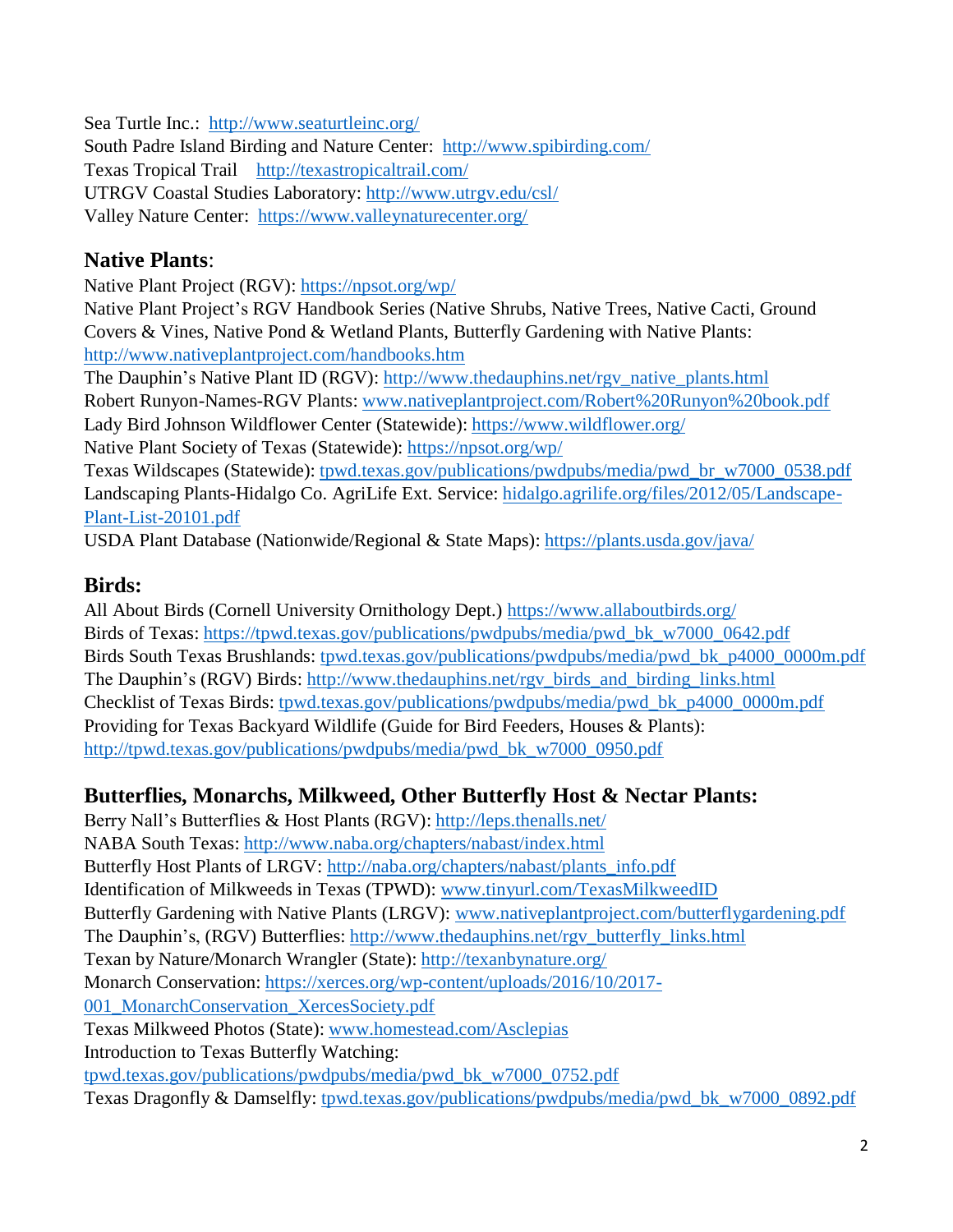National Butterfly Center (RGV): [https://www.nationalbutterflycenter.org/butterflies/butterfly-garden](https://www.nationalbutterflycenter.org/butterflies/butterfly-garden-guide/9-national-butterfly-center/120-trees-shrubs-and-vines-of-the-lrgv)[guide/9-national-butterfly-center/120-trees-shrubs-and-vines-of-the-lrgv](https://www.nationalbutterflycenter.org/butterflies/butterfly-garden-guide/9-national-butterfly-center/120-trees-shrubs-and-vines-of-the-lrgv) National Butterfly Center (RGV): [https://www.nationalbutterflycenter.org/butterflies/butterfly-garden](https://www.nationalbutterflycenter.org/butterflies/butterfly-garden-guide/9-national-butterfly-center/121-annual-and-perennial-plants-of-the-lrgv)[guide/9-national-butterfly-center/121-annual-and-perennial-plants-of-the-lrgv](https://www.nationalbutterflycenter.org/butterflies/butterfly-garden-guide/9-national-butterfly-center/121-annual-and-perennial-plants-of-the-lrgv) National Butterfly Association of America: [http://nababutterfly.com/wordpress/wp](http://nababutterfly.com/wordpress/wp-content/uploads/2015/04/Tropical-Milkweed.pdf)[content/uploads/2015/04/Tropical-Milkweed.pdf](http://nababutterfly.com/wordpress/wp-content/uploads/2015/04/Tropical-Milkweed.pdf) (nationwide) Butterflies & Moths of North America:<https://www.butterfliesandmoths.org/> <http://www.chebucto.ns.ca/Environment/NHR/lepidoptera.html> Garden Treasures: Where Do Butterflies Come From? [https://www.proflowers.com/blog/garden](https://www.proflowers.com/blog/garden-treasures-where-do-butterflies-come-from)[treasures-where-do-butterflies-come-from](https://www.proflowers.com/blog/garden-treasures-where-do-butterflies-come-from) Monarch joint Venture [www.monarchjointventure.org/](http://www.monarchjointventure.org/) Teachers/Educational Resources:<https://www.gardenbuildingsdirect.co.uk/blog/butterflies-come/> Butterflies of America: [http://www.butterfliesofamerica.com](http://www.butterfliesofamerica.com/) Monarch Lab: [www.monarchlab.org/](http://www.monarchlab.org/) Monarch Gateway:<http://www.monarchgateway.org/> Monarch Larval Monitoring Project: [www.mlmp.org](http://www.mlmp.org/) Texas Monarch Watch (State): [www.texasento.net/Rolex.htm](http://www.texasento.net/Rolex.htm) Monarch Watch (National): [www.monrachwatch.org](http://www.monrachwatch.org/) Journey North: [www.learner.org/jnorth/](http://www.learner.org/jnorth/) Monarch Health: [www.monarchparasites.org/](http://www.monarchparasites.org/) North America Butterfly Association: [www.naba.org](http://www.naba.org/) Monarch Butterfly in N.A: [www.fs.fed.us/wildflowers/pollinators/monarchbutterfly/](http://www.fs.fed.us/wildflowers/pollinators/monarchbutterfly/) Monarch Butterfly Fund: [www.monarchcinservation.org/home/](http://www.monarchcinservation.org/home/) Monarch Conservation: [https://xerces.org/wp-content/uploads/2016/10/2017-](https://xerces.org/wp-content/uploads/2016/10/2017-001_MonarchConservation_XercesSociety.pdf) [001\\_MonarchConservation\\_XercesSociety.pdf](https://xerces.org/wp-content/uploads/2016/10/2017-001_MonarchConservation_XercesSociety.pdf) Monarch Net: [www.monarchnet.org/](http://www.monarchnet.org/) Butterfly Facts: <https://butterfly-fun-facts.com/> The Xerces Society: Conservation & Resources for Pollinators & other Invertebrates: [www.xerces.org](http://www.xerces.org/) Conserving Forests in Mexico for Monarchs:<http://www.forestsformonarchs.org/>

#### **Bees, Bugs, Arachnids & Entomology:**

Entomologist 'Bug Guide" (National):<https://bugguide.net/node/view/15740> Bumblebee Conservation: [http://www.xerces.org/wp](http://www.xerces.org/wp-content/uploads/2013/05/BumbleBeeConservationBrochure.pdf)[content/uploads/2013/05/BumbleBeeConservationBrochure.pdf](http://www.xerces.org/wp-content/uploads/2013/05/BumbleBeeConservationBrochure.pdf) Native Bee Needs (Texas): [https://tpwd.texas.gov/huntwild/wild/wildlife\\_diversity/nongame/native](https://tpwd.texas.gov/huntwild/wild/wildlife_diversity/nongame/native-pollinators/native-bee-needs.phtml)[pollinators/native-bee-needs.phtml](https://tpwd.texas.gov/huntwild/wild/wildlife_diversity/nongame/native-pollinators/native-bee-needs.phtml) Insects in the City, Texas A&M:<https://citybugs.tamu.edu/> 26 Spiders in Texas:<https://spiderid.com/locations/united-states/texas/>

#### **Water Conservation, Freshwater & Saltwater Fish, Turtles & Sea Life:**

Texas Parks & Wildlife Aquatic Species:<https://tpwd.texas.gov/landwater/water/aquaticspecies/> TPWD Water Conservation:<https://tpwd.texas.gov/landwater/water/conservation/> Sea Turtles:<http://www.seaturtleinc.org/education/about-sea-turtles/>